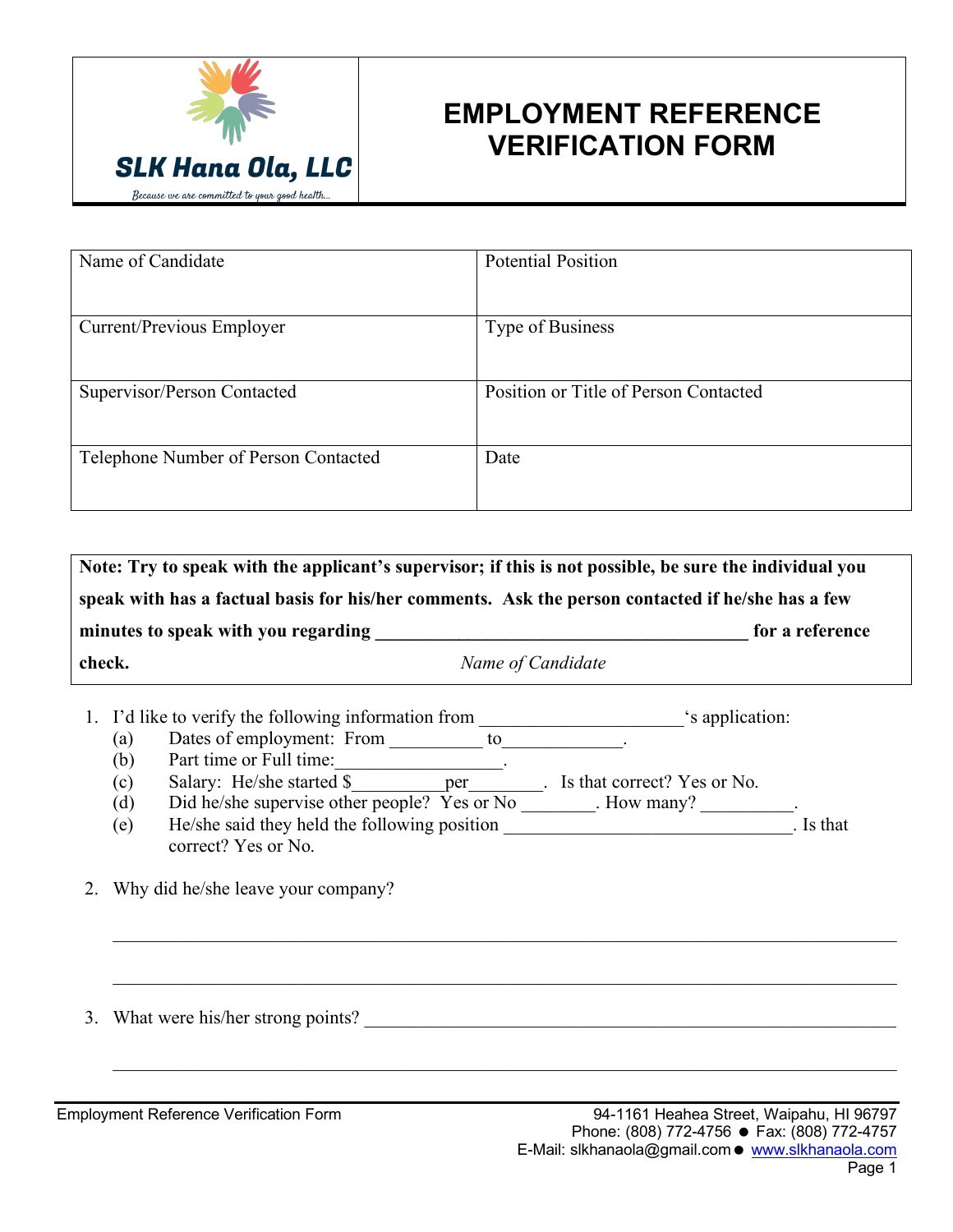

## **EMPLOYMENT REFERENCE VERIFICATION FORM**

 $\mathcal{L}_\mathcal{L} = \{ \mathcal{L}_\mathcal{L} = \{ \mathcal{L}_\mathcal{L} = \{ \mathcal{L}_\mathcal{L} = \{ \mathcal{L}_\mathcal{L} = \{ \mathcal{L}_\mathcal{L} = \{ \mathcal{L}_\mathcal{L} = \{ \mathcal{L}_\mathcal{L} = \{ \mathcal{L}_\mathcal{L} = \{ \mathcal{L}_\mathcal{L} = \{ \mathcal{L}_\mathcal{L} = \{ \mathcal{L}_\mathcal{L} = \{ \mathcal{L}_\mathcal{L} = \{ \mathcal{L}_\mathcal{L} = \{ \mathcal{L}_\mathcal{$ 5. On the average, how many times a month does he/she miss work or come in late? 6. Did his/her job duties change during the time employed by you? Yes or No If yes, how?  $\mathcal{L}_\mathcal{L} = \{ \mathcal{L}_\mathcal{L} = \{ \mathcal{L}_\mathcal{L} = \{ \mathcal{L}_\mathcal{L} = \{ \mathcal{L}_\mathcal{L} = \{ \mathcal{L}_\mathcal{L} = \{ \mathcal{L}_\mathcal{L} = \{ \mathcal{L}_\mathcal{L} = \{ \mathcal{L}_\mathcal{L} = \{ \mathcal{L}_\mathcal{L} = \{ \mathcal{L}_\mathcal{L} = \{ \mathcal{L}_\mathcal{L} = \{ \mathcal{L}_\mathcal{L} = \{ \mathcal{L}_\mathcal{L} = \{ \mathcal{L}_\mathcal{$ 7. Did he/she improve or advance while on the job?  $\mathcal{L}_\mathcal{L} = \{ \mathcal{L}_\mathcal{L} = \{ \mathcal{L}_\mathcal{L} = \{ \mathcal{L}_\mathcal{L} = \{ \mathcal{L}_\mathcal{L} = \{ \mathcal{L}_\mathcal{L} = \{ \mathcal{L}_\mathcal{L} = \{ \mathcal{L}_\mathcal{L} = \{ \mathcal{L}_\mathcal{L} = \{ \mathcal{L}_\mathcal{L} = \{ \mathcal{L}_\mathcal{L} = \{ \mathcal{L}_\mathcal{L} = \{ \mathcal{L}_\mathcal{L} = \{ \mathcal{L}_\mathcal{L} = \{ \mathcal{L}_\mathcal{$ 8. How well did he/she relate to other people? Specifically: Superiors? Peers?\_\_\_\_\_\_\_\_\_\_\_\_\_\_\_\_\_\_\_\_\_\_\_\_\_\_\_\_\_\_\_\_\_\_\_\_\_\_\_\_\_\_\_\_\_\_\_\_\_\_\_\_\_\_\_\_\_\_\_\_\_\_\_\_\_\_\_\_\_\_\_\_\_\_\_\_\_\_ Subordinates? 9. Could you comment on degree of supervision needed? \_\_\_\_\_\_\_\_\_\_\_\_\_\_\_\_\_\_\_\_\_\_\_\_\_\_\_  $\mathcal{L}_\mathcal{L} = \{ \mathcal{L}_\mathcal{L} = \{ \mathcal{L}_\mathcal{L} = \{ \mathcal{L}_\mathcal{L} = \{ \mathcal{L}_\mathcal{L} = \{ \mathcal{L}_\mathcal{L} = \{ \mathcal{L}_\mathcal{L} = \{ \mathcal{L}_\mathcal{L} = \{ \mathcal{L}_\mathcal{L} = \{ \mathcal{L}_\mathcal{L} = \{ \mathcal{L}_\mathcal{L} = \{ \mathcal{L}_\mathcal{L} = \{ \mathcal{L}_\mathcal{L} = \{ \mathcal{L}_\mathcal{L} = \{ \mathcal{L}_\mathcal{$ 10. Could you comment on his/her overall attitude? \_\_\_\_\_\_\_\_\_\_\_\_\_\_\_\_\_\_\_\_\_\_\_\_\_\_\_\_\_\_  $\mathcal{L}_\mathcal{L} = \{ \mathcal{L}_\mathcal{L} = \{ \mathcal{L}_\mathcal{L} = \{ \mathcal{L}_\mathcal{L} = \{ \mathcal{L}_\mathcal{L} = \{ \mathcal{L}_\mathcal{L} = \{ \mathcal{L}_\mathcal{L} = \{ \mathcal{L}_\mathcal{L} = \{ \mathcal{L}_\mathcal{L} = \{ \mathcal{L}_\mathcal{L} = \{ \mathcal{L}_\mathcal{L} = \{ \mathcal{L}_\mathcal{L} = \{ \mathcal{L}_\mathcal{L} = \{ \mathcal{L}_\mathcal{L} = \{ \mathcal{L}_\mathcal{$ 11. Given the following categories, how would you rate his/her overall work performance: Above Average The Average The Below Average 12. If given the opportunity to rehire this person, would you do so? Yes or No  $\alpha$ 

4. What was his/her weak points or limitations?